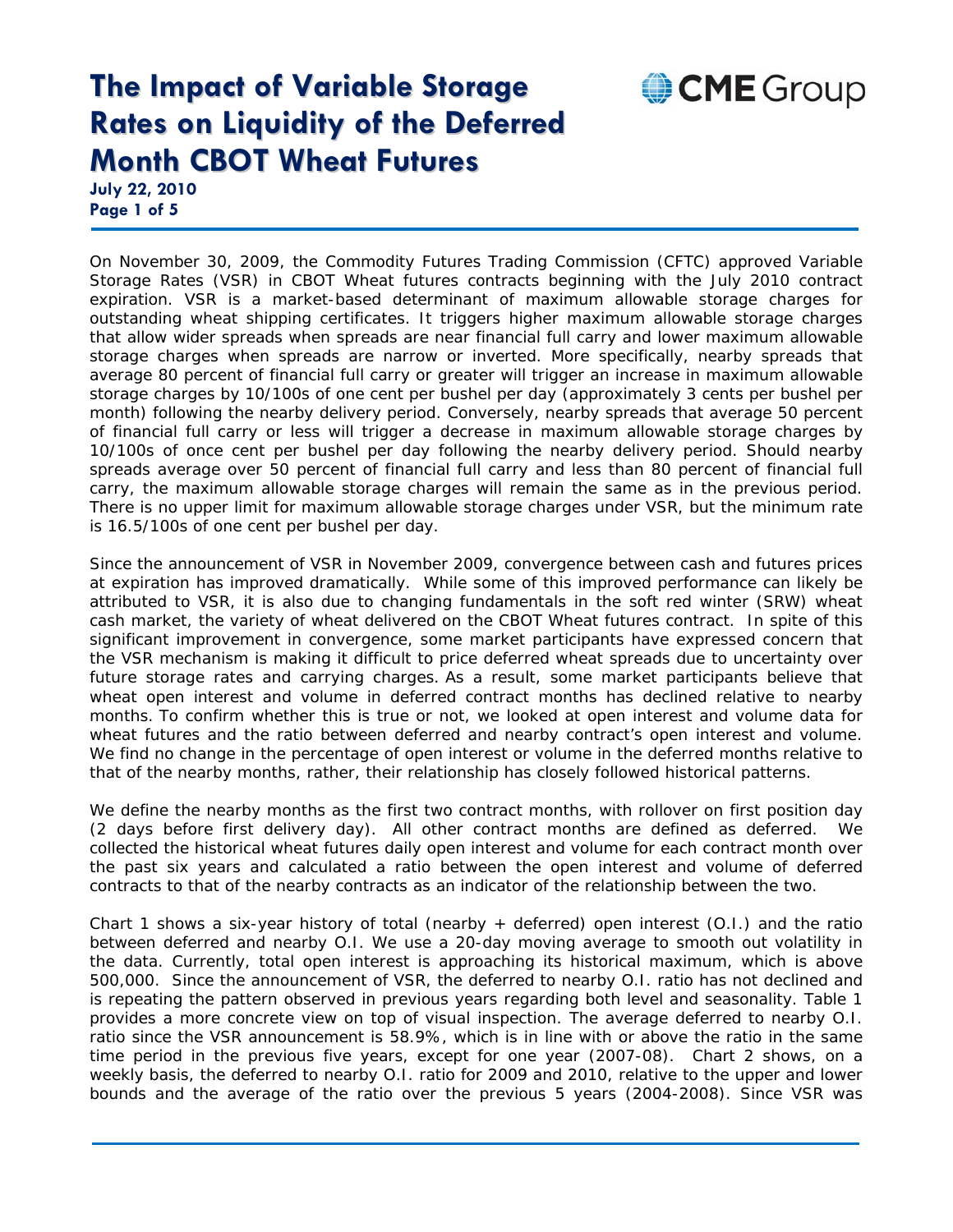# CME Group

#### **The Impact of Variable Storage Rates on Liquidity of the Deferred Month CBOT Wheat Futures**

**July 22, 2010 Page 2 of 5** 

announced in November 2009, the 2009 ratio has been above the 5-year average. The 2010 ratio has also been above the 5-year average and sometimes even above the 5-year maximum. Conducting the same analysis for the deferred to nearby volume ratio, Chart 3 shows the 2009 ratio since VSR was announced, and the 2010 ratio has stayed close to its 5-year average.

These results suggest that any concern that VSR may hurt the liquidity of deferred month CBOT Wheat futures is unwarranted based on data available to date. Since the VSR announcement in November 2009, open interest in deferred months relative to that in nearby months has not changed significantly and has not deviated from seasonal historical patterns.

Another interesting but related issue is whether different categories of traders have behaved differently since the VSR implementation was announced. To answer this question, we examine data from a weekly report published by the Commodity Futures Trading Commission (CFTC) called the Supplemental Commodity Index Trader Report (CIT). The CIT report provides a breakdown of open interest in futures and options markets by trader category. Based on the percentage of O.I. held by each trader category, Chart 4 shows there has been a slight downward trend in index trader's share of O.I. since VSR was announced. The positions held by commercial traders dropped following the VSR announcement but quickly recovered to pre-VSR levels, which may suggest that commercial traders are getting more comfortable with VSR. Non-commercial traders seem the most active category in taking additional positions since the VSR announcement. Table 2 shows the change of O.I. by trader category since the VSR announcement and compared to the previous year. One thing worth noting is that commercial long open interest has jumped by 131% since the VSR announcement, which could be related to the improvement in convergence.

**Overall, open interest and volume data to date do not suggest any issues with back-month liquidity. In fact, evidence so far indicates a better performing contract, which has attracted significant commercial activity and near record open interest all within historical trading patterns.**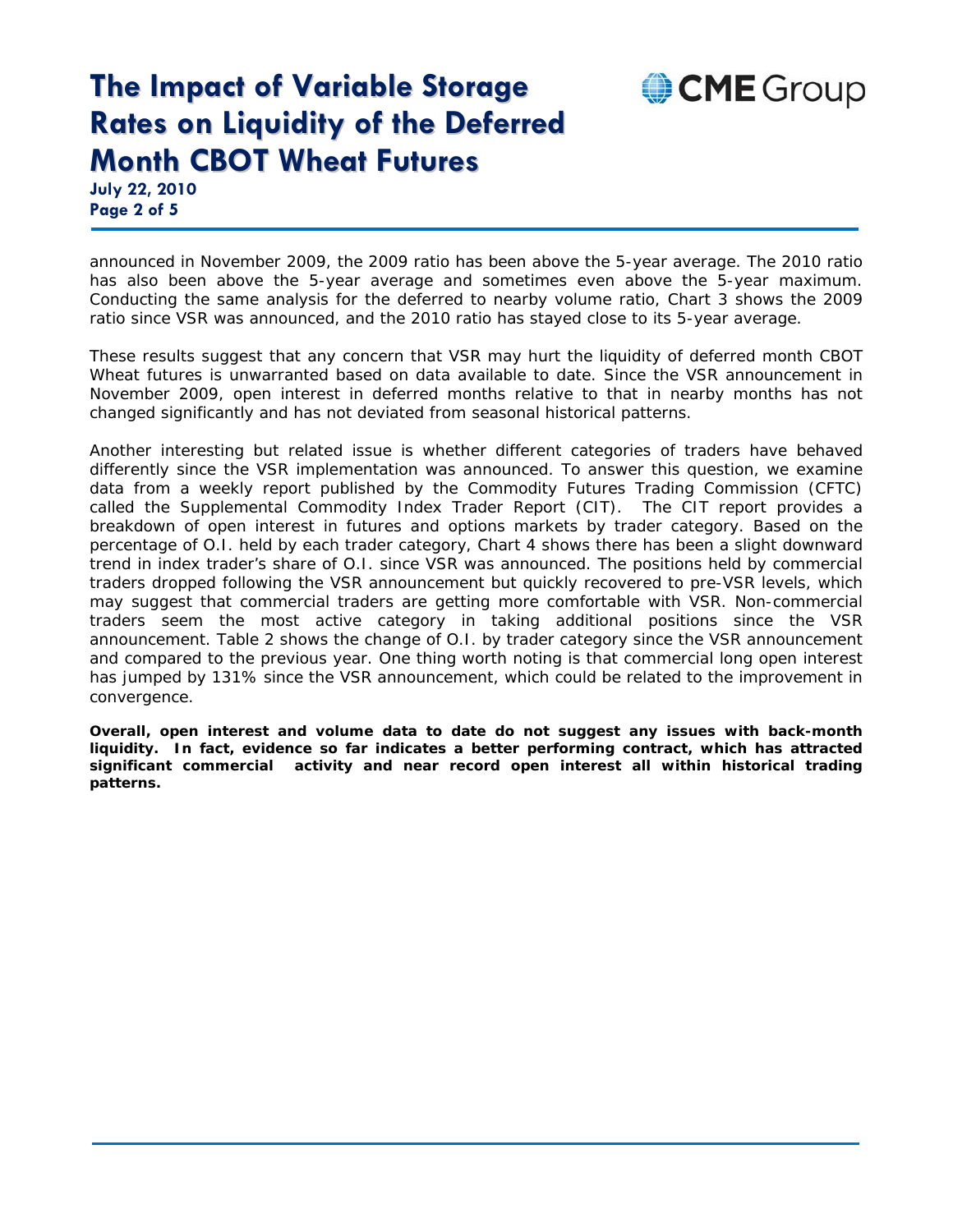**July 22, 2010 Page 3 of 5** 



**Chart 1. Historical 20-Day Moving Average Total Open Interest and Deferred/Nearby O.I. Ratio.** 

CME Group

**Chart 2. Weekly Deferred to Nearby O.I. Ratio.** 

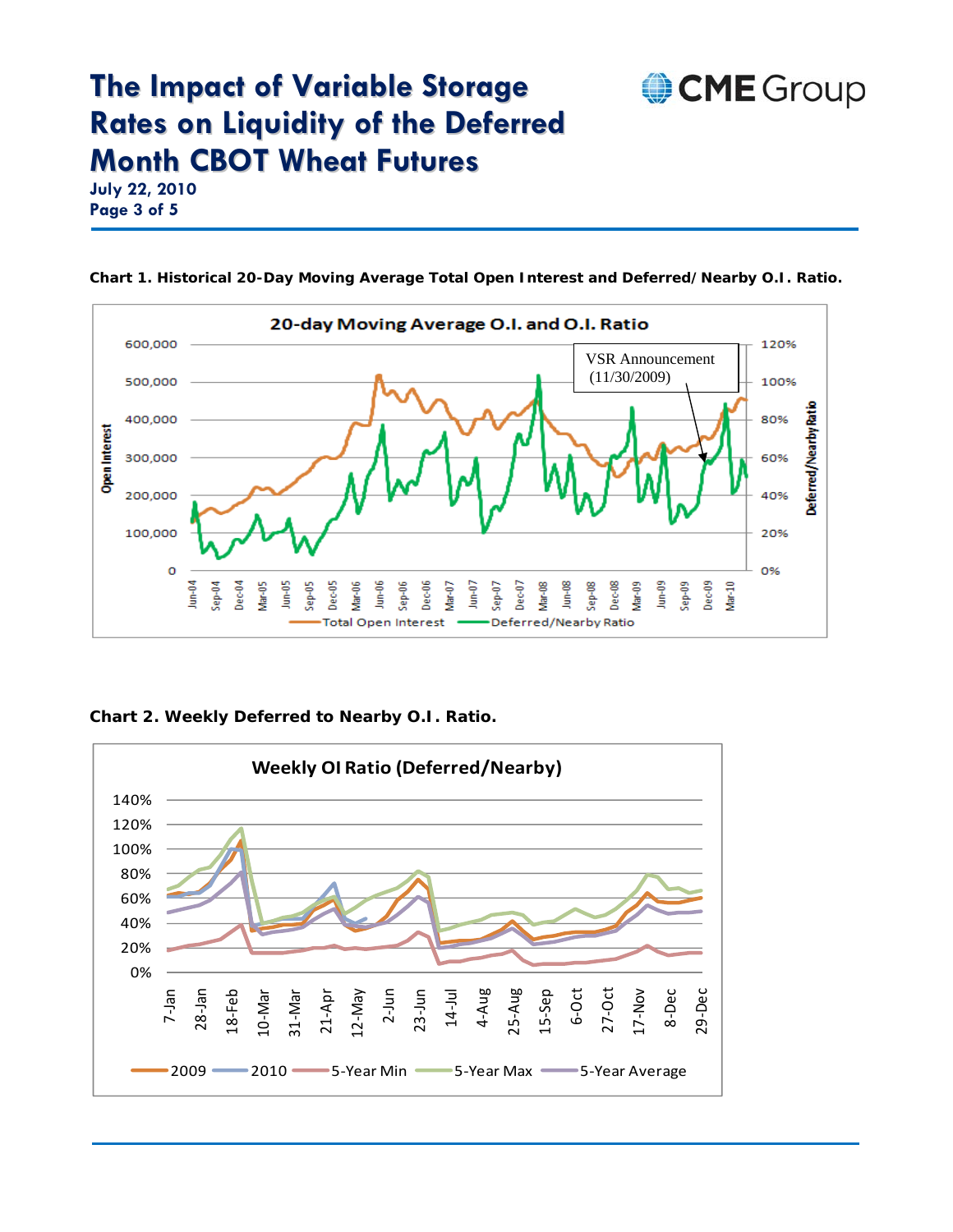

**July 22, 2010 Page 4 of 5** 



**Chart 3. Weekly Deferred to Nearby Volume Ratio.** 

**Chart 4. Percentage of O.I. by Trader Category Since VSR Announcement. (O.I. is the combination of futures and delta adjusted options)**